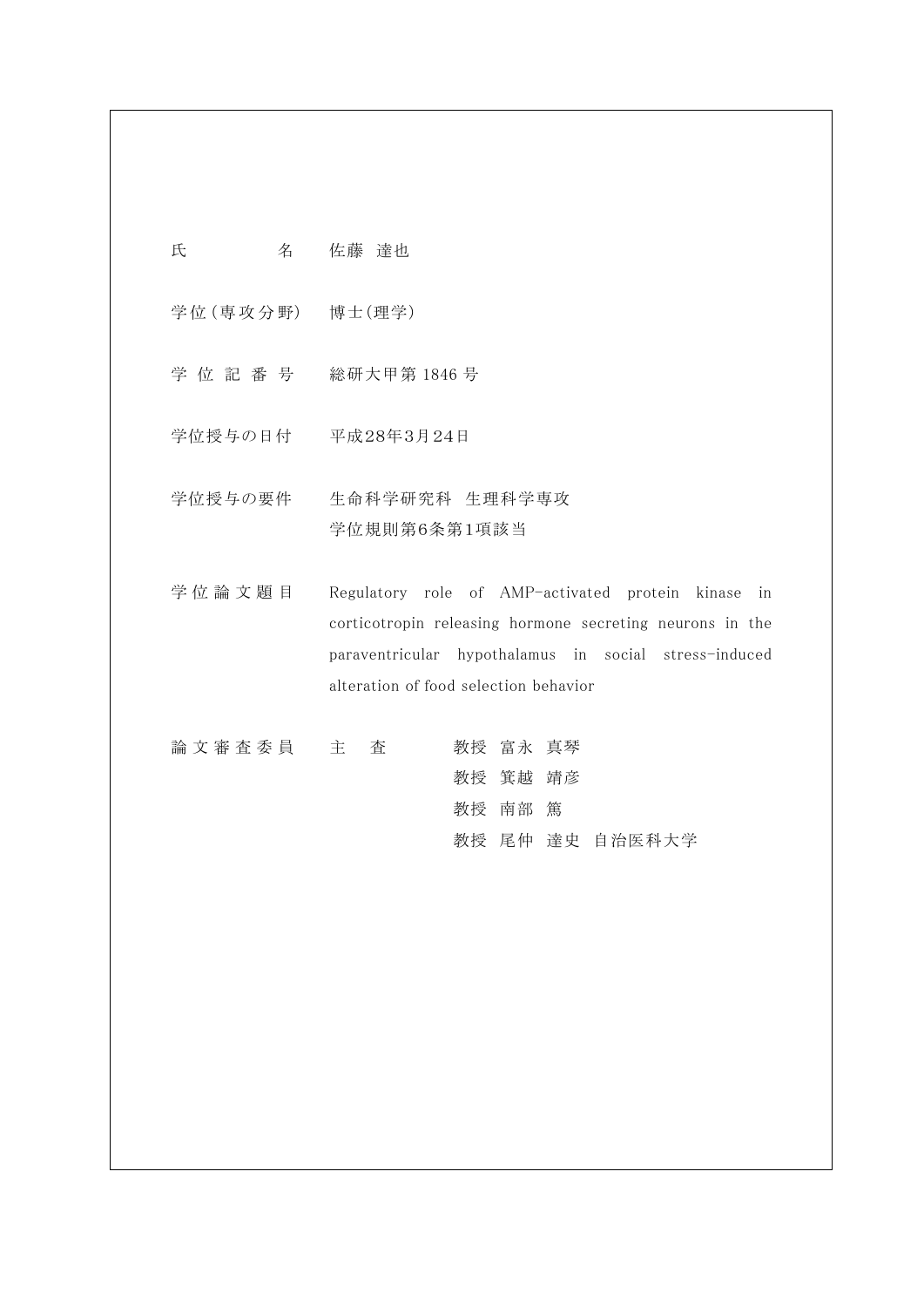#### 論文内容の要旨

Summary of thesis contents

### INTRODUCTION

Psychological stress often stimulates intake of sweet foods or high carbohydrate diets. The paraventricular hypothalamus (PVH) plays a key role in macronutrient selection between carbohydrate and fat in mice and rats. Our laboratory recently revealed that AMP-activated protein kinase (AMPK) in a subset of corticotropin releasing hormone (CRH) expressing neurons in the PVH (PVH-CRH neurons) increased a highcarbohydrate diet (HCD) selection over a high-fat diet (HFD) in mice after overnight fasting or neuropeptide Y (NPY) injection into the PVH. CRH is involved in the regulation of stress-related behavior as well as adrenocorticotropic hormone (ACTH) secretion from pituitary and subsequent glucocorticoid secretion from adrenal gland [hypothalamic-pituitary-adrenal (HPA) axis]. However, the role of AMPK in PVH-CRH neurons in stress-induced change in food selection behavior remains elusive. The objective of present study is to unravel whether AMPK in PVH-CRH neurons regulates food selection behavior between a HCD and HFD in mice in response to stress.

#### METHODS

C57BL/6J mice were subjected to social defeat stress, which was composed of 5 min of direct interaction and 24 h of sensory contact to an ICR mouse (as an aggressor). CRH mRNA expression in the PVH, plasma corticosterone concentration, and locomotor activity were measured as stress markers. Phosphorylation of AMPK was measured by immunoblot and immunohistochemical analysis. NPY mRNA expression in hypothalamic nuclei was examined by quantitative polymerase chain reaction.

Lentivirus expressing short hairpin RNA (shRNA) for CRH (shCRH) was injected into the PVH of C57BL/6J mice. Lentivirus expressing shRNA for  $\alpha$ 1 - and  $\alpha$ 2 subunits of  $AMPK (shAMPKs<sup>f/f</sup>)$  or constitutively active form of  $AMPK$  $(CA-AMPK<sup>f/f</sup>)$  in a Cre recombinase  $(Cre)$ -dependent manner was injected into the PVH of Cre-knock-in mice expressing Cre under the control of CRH gene promoter and enhancer (CRH-Cre mice). Adeno associated virus (AAV) expressing inhibitory DREADD (Designer Receptors Exclusively Activated by Designer Drugs), hM4Di, in CRH neurons was injected into the PVH of CRH-Cre mice. Neuropeptide Y (NPY) Y1 receptor (Y1R) selective antagonist BIBP3226 was injected into the PVH of C57BL/6J mice.

Mice were subjected to measurements of stress markers and food selection before and after social defeat stress. Food selection experiments were performed with a combination of a HFD (55% of calories from lard) and a HCD (HCD1: 57% of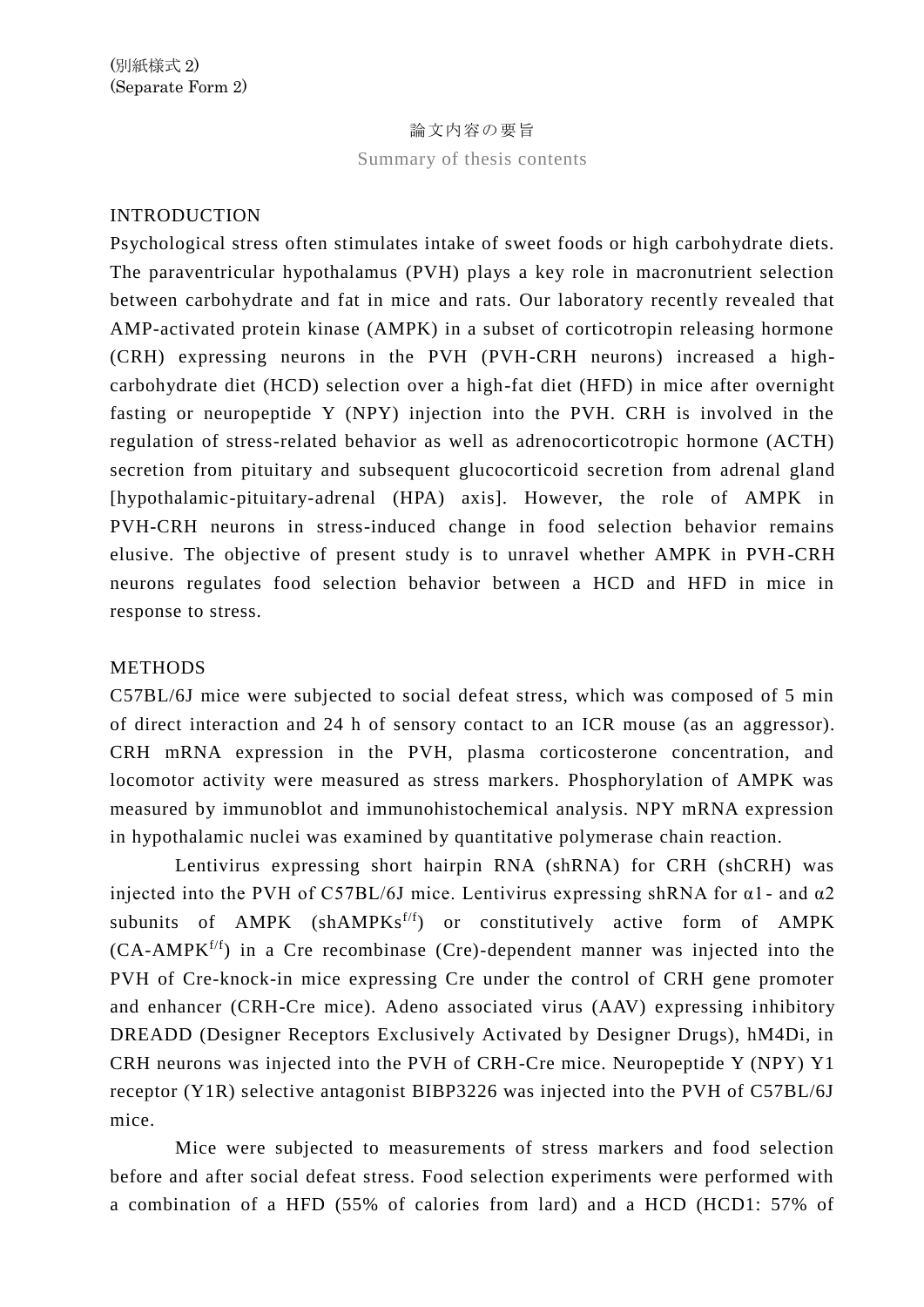calories from sucrose; HCD2: 50% of calories from starch). Constituents other than carbohydrate and fat were same among HCDs and HFD.

# RESULTS

Social defeat stress increased CRH mRNA expression in the PVH and plasma corticosterone concentration, and decreased locomotor activity. All mice chose HFD over HCDs when fed ad libitum. In contrast, social defeat stress increased selection of HCDs (HCD1 or HCD2) and decreased that of HFD in a two-diet choice experiment. Total calorie intake did not change. Inhibition of CRH expression in the PVH by shCRH blunted the enhancement of carbohydrate selection as well as the increased CRH mRNA expression and plasma corticosterone concentrations after social defeat stress. Specific inhibition of neural activity of PVH-CRH neurons by DREADD system also suppressed stress-induced increase in carbohydrate selection. Immunoblot and immnohistochemical analysis revealed that social defeat stress increased the phosphorylation of AMPK in a subset of CRH neurons in the rostral part of the PVH. Specific inhibition of AMPK expression in PVH-CRH neurons by shAMPK $s^{f/f}$ abolished the social defeat stress-induced change in food selection. In contrast, it did not affect change in CRH mRNA expression, plasma corticosterone concentration, or locomotor activity after social defeat stress. Expression of CA-AMPK<sup>f/f</sup> in PVH-CRH neurons increased selection of HCD and decreased that of HFD, similar to those after social defeat stress. However, it did not affect stress markers: CRH mRNA expression, plasma corticosterone concentration, and locomotor activity. Social defeat stress significantly increased mRNA expression of NPY in the dorsomedial hypothalamus (DMH) but not in the arcuate hypothalamus. Administration of NPY receptor Y1R antagonist, BIBP3226, into the PVH partially suppressed stress-induced carbohydrate selection.

# CONCLUSIONS

A social defeat stress induces carbohydrate selection via AMPK activation in a subset of PVH-CRH neurons in C57BL/6J mice. AMPK activation in PVH-CRH neurons is necessary and sufficient for the alteration of food selection behavior after social defeat stress. Neural activation of PVH-CRH neurons and CRH expression in the PVH are also necessary for the social defeat stress-induced carbohydrate selection. In contrast, activation of HPA axis by social defeat stress is independent of AMPK activity in PVH-CRH neurons. Thus, AMPK in PVH-CRH neurons plays a crucial role in stress-induced carbohydrate selection, via a distinct mechanism for activation of HPA axis. NPY neurons in the DMH and Y1R in the PVH are likely involved in the social defeat stress-induced food selection behavior.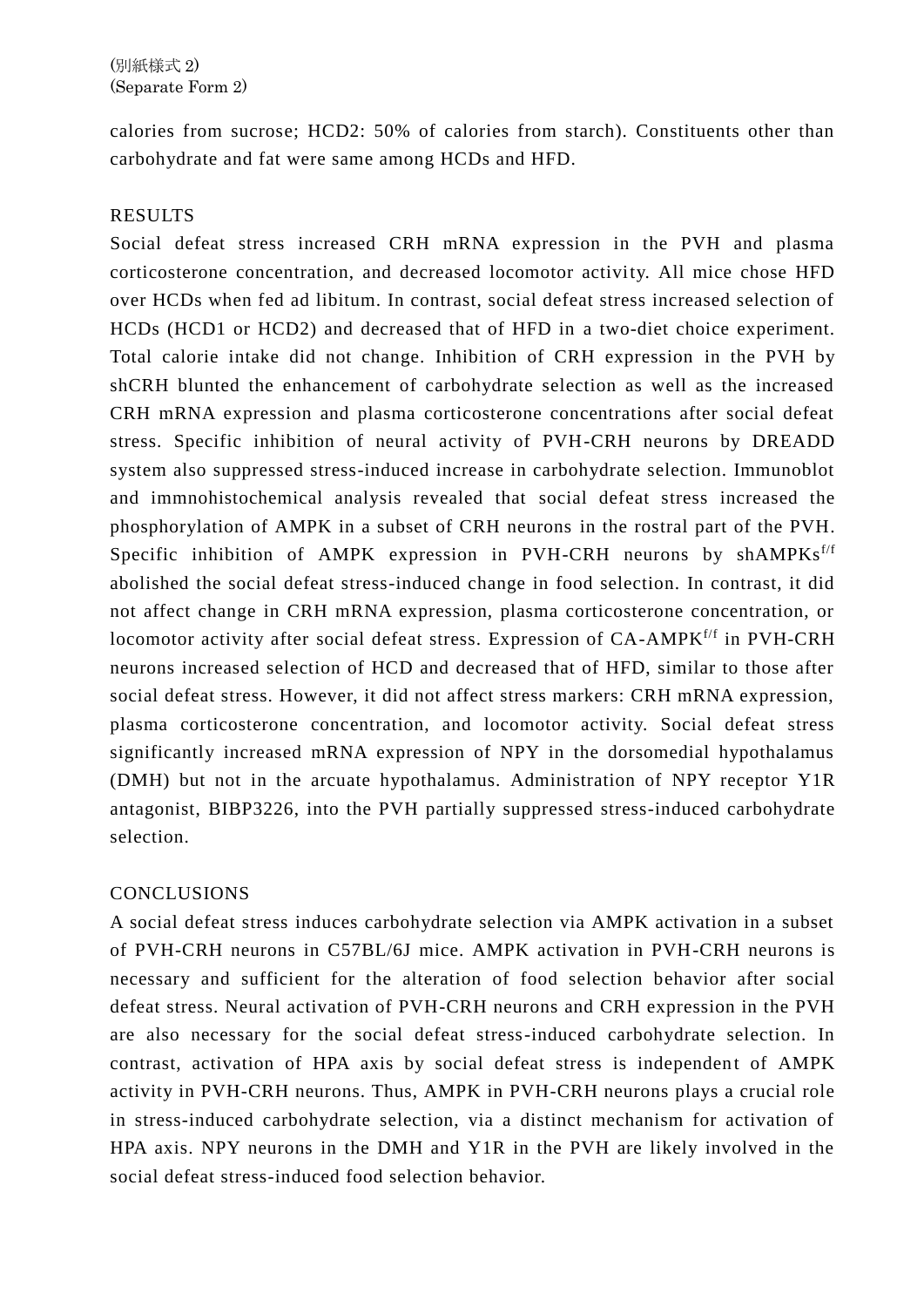#### 博士論文の審査結果の要旨

Summary of the results of the doctoral thesis screening

心理的なストレスは、炭水化物、特に蔗糖など甘味な炭水化物の摂取を増加させる。こ れまでの先行研究によって、paraventricular hypothalamus (PVH) のcorticotropin releasing hormone (CRH) 含有ニューロン (PVH- CRHニューロン) が、AMP-activated protein kinase (AMPK)を介して、炭水化物食と脂肪食の食餌選択行動を制御することが明らかにされ ている。CRHニューロンは、ストレスによって活性化するため、PVH-CRHニューロンの AMPKが、ストレス時の食餌選択行動の変化にも関与する可能性がある。本論文は、社会 性ストレスを成熟雄マウスに負荷し、これにより惹起される食餌選択行動の変化に、CRH ニューロンのAMPKがどのような調節作用を及ぼしているかを、ウイルスベクターを用い た分子生物学的手法によって調べた研究である。

出願者は、ストレス刺激としてsocial defeat stressを用いた。攻撃性の高いICRマウスのケ ージに、C57BL/6Jマウスを入れて5分間放置した後、両者を金網で隔てて24時間非接触同 居飼育を行った。ストレス負荷後、C57BL/6Jマウスは、PVHにおいてCRHのmRNA発現が 増加し、血中コルチコステロン濃度が増加した。また、マウスに高脂肪食と高炭水化物食 を同時に与え、どちらの食餌を摂取するかを調べた。その結果、ストレス負荷前、マウス は高脂肪食を多く摂取したが、ストレス負荷後、高炭水化物食の選択が有意に増加するこ とを見出した。総カロリー摂取量に変化は無かった。次に、PVH-CRHニューロンがストレ ス負荷後の食餌選択行動の変化にどのような調節作用を営むかを明らかにするため、1) C57BL/6JマウスのPVHにレンチウイルスを用いてCRHに対するshRNAを発現させたマウス、 2) 抑制性DREADD (Designer Receptors Exclusively Activated by Designer Drugs) (hM4Di) をCRH-Cre knock-inマウスのPVH-CRHニューロンにアデノ随伴ウイルスを用いて選択的に 発現させたマウスを作成し、ストレス負荷による食餌選択行動の変化を調べた。その結果、 同食餌選択行動にPVH-CRHニューロンが必須であることを証明した。

次に、ストレス負荷による食餌選択行動の変化に、PVH-CRHニューロンのAMPKがどの ような調節作用を及ぼすかを調べた。ストレスを負荷すると、PVH吻側部のCRHニューロ ンにおいてAMPKが活性化した。また、ウイルスベクターとCRH-Cre knock-inマウスを用い て、1)PVH-CRHニューロン選択的にAMPKの発現を抑制したマウス、2)活性化型AMPK を発現したマウスを作成し、食餌選択行動への効果を調べた。その結果、AMPKの発現を 選択的に抑制するとストレス後の食餌選択行動の変化が抑制されること、反対に、活性型 AMPKを発現させるとストレス負荷と同様に、炭水化物食の摂取量が増加することを見出 した。ストレス負荷後のCRH mRNAの発現増加、コルチコステロンの分泌増加に変化はな かった。さらに、出願者は、AMPKを活性化させる上流因子として、神経ペプチド neuropeptide Y(NPY)の関与を調べた。その結果、ストレス負荷により視床下部背内側核 においてNPY mRNAの発現が増加すること、PVHにNPY-Y1受容体のアンタゴニストを投与 すると、ストレスによる食餌選択行動の変化が部分的に抑制されることを示した。以上の 結果から、PVH- CRHニューロンが、AMPKを介して、ストレスによる食餌選択行動を制御 すること、AMPKの活性化にNPYが関与している可能性があることを示した。一方、